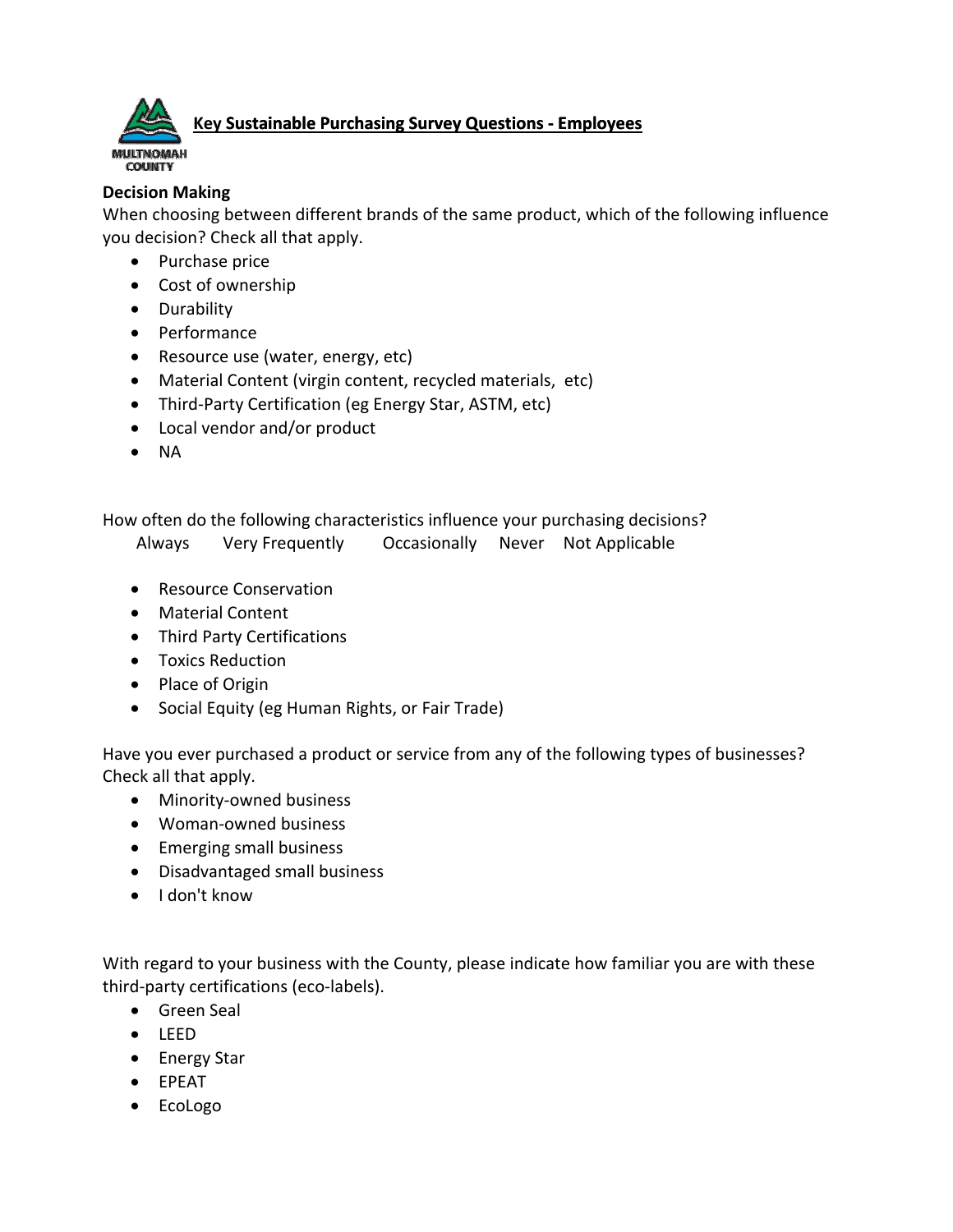- Forest Stewardship Council
- **•** Greenguard
- Scientific Certification Systems (SCS)
- American Society for Testing and Material (ATSM)

## **Barriers and Resources**

Which of the following are barriers to purchasing more sustainable products or services?

- Price
- Performance
- Lack of information about what makes a product or service more sustainable
- Lack of information about where to find sustainable alternatives
- There are no barriers
- Lack of organizational interest
- Lack of organizational support
- Time pressures on the purchasing process
- I do not wish to purchase more sustainable alternatives
- Other please elaborate

What kinds of resources would help you to buy more sustainable products and services? Check all that apply.

- Workshops on sustainable purchasing
- One on one support and coaching
- Tip sheets
- Information on where to find sustainable products
- Criteria to select more sustainable alternatives
- Providing language to include in solicitations
- Other please elaborate

## **Policies**

In 2005 Multnomah County adopted a Green Cleaning Policy. Are you familiar with this initiative?

- Yes, I am familiar with it
- I've heard of it, but I know very little about it
- I've heard of it, but don't know anything about it
- I've never heard of it

Are you familiar with the County's Sustainability Principles?

- Yes, I am familiar with it
- I've heard of it, but I know very little about it
- I've heard of it, but don't know anything about it
- I've never heard of it